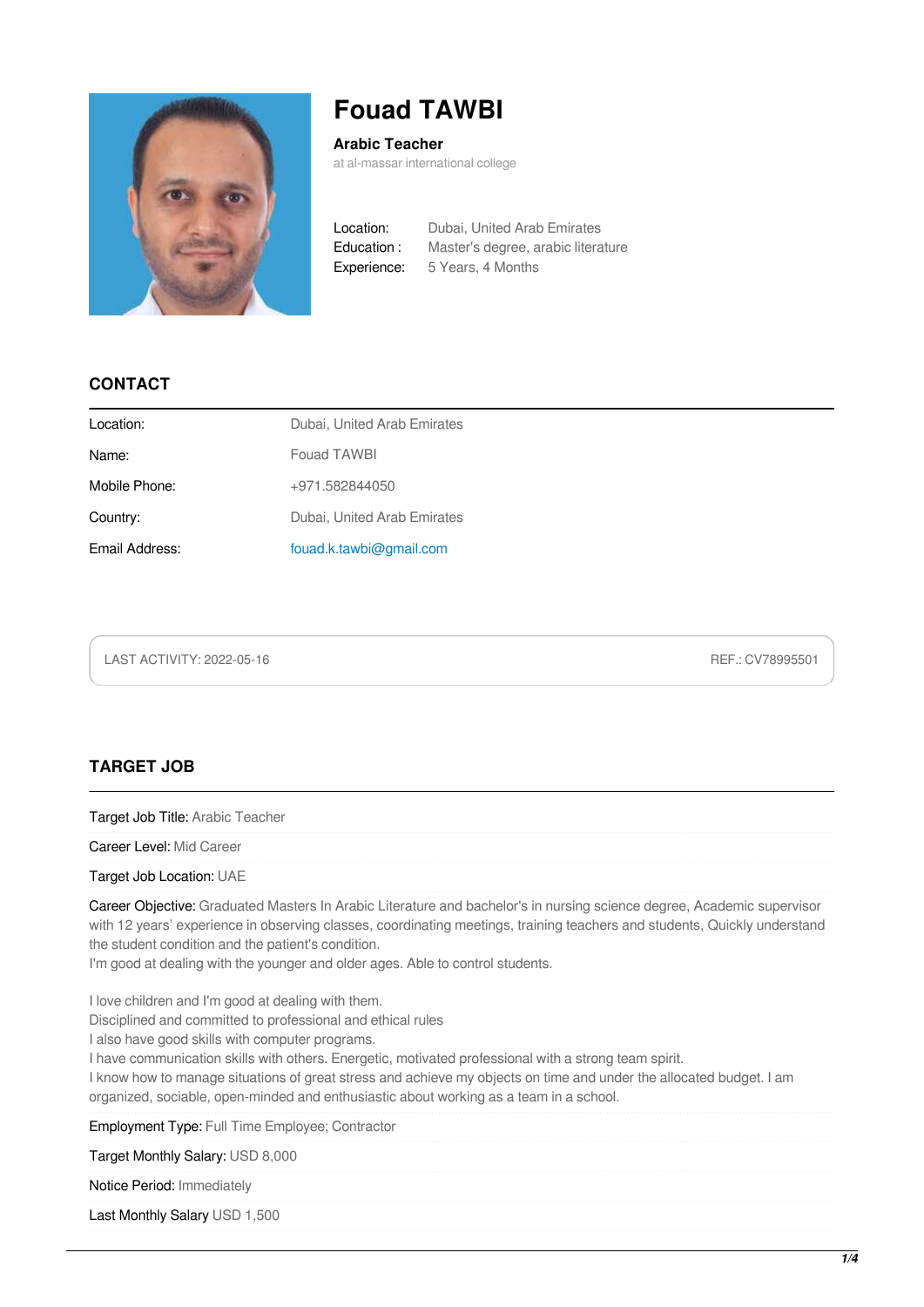### **PERSONAL INFORMATION**

| Date of Birth 1 April 1988 (Age: 34)          |                               |
|-----------------------------------------------|-------------------------------|
|                                               | <b>Gender Male</b>            |
|                                               | <b>Nationality Lebanon</b>    |
|                                               | Additional Nationalities -    |
| Residence Country Dubai, United Arab Emirates |                               |
|                                               | <b>Visa Status Visit Visa</b> |
|                                               | فؤاد توبی Name in Arabic      |
|                                               | <b>Marital Status Married</b> |
|                                               | Number of Dependents          |
| Driving Licence Issued From Lebanon           |                               |

### **EXPERIENCE (5 YEARS, 4 MONTHS)**

### January 2017 - Present **Arabic Teacher**

at al-massar international college

**Location:** Saidon, Lebanon **Company Industry:** Higher Education **Job Role:** Teaching and Academics

Design of lessons according to a specific objective, referring to the guidelines set in the class program, preparation of exercises.

Taking into account the students' difficulties and reviewing the teaching method: setting up additional exercises Organization of thematic workshops by dividing the pupils into small groups, aiming to encourage their exchanges and to create links.

Supervision of sports activities, selecting the appropriate equipment, ensuring the safety of students.

Animation of courses and teaching of knowledge, by establishing a pleasant working environment and by using pedagogical techniques promoting learning.

Implementation of educational outings, programming of meetings with stakeholders.

Meeting with the parents of the students on the occasion of the transition to the next class, informing them.

January 2017 - January 2020

### **Arabic Teacher**

at khalifa bin zayed institute

**Location:** Saidon, Lebanon **Company Industry:** Training & Education Center **Job Role:** Teaching and Academics

Design of lessons according to a specific objective, referring to the guidelines set in the class program, preparation of exercises.

Taking into account the students' difficulties and reviewing the teaching method: setting up additional exercises Organization of thematic workshops by dividing the pupils into small groups, aiming to encourage their exchanges and to create links.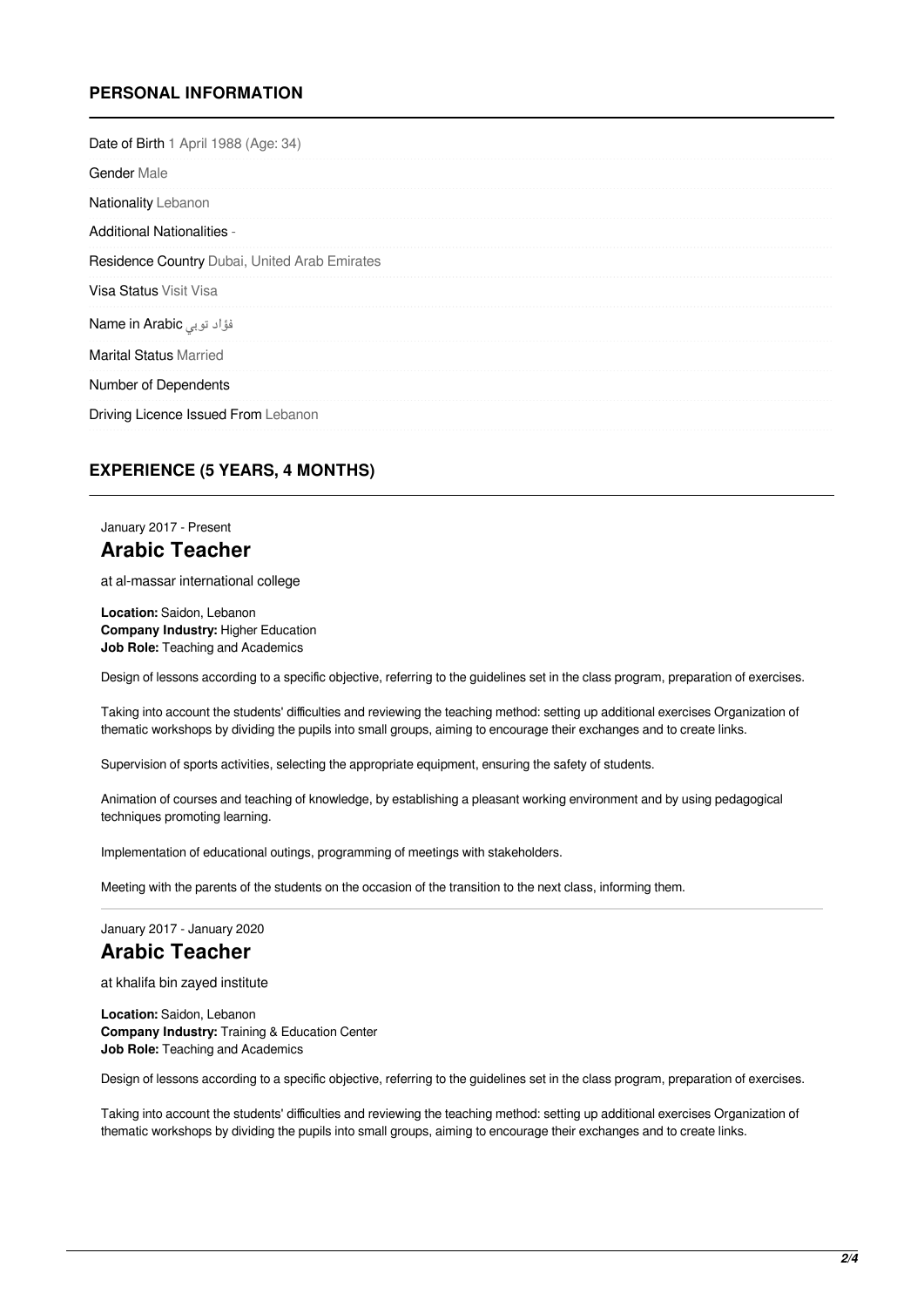# **Master's degree, arabic literature**

at Lebanese University

**Location:** Saidon, Lebanon January 2017 **Grade:** 75 out of 100

# **Bachelor's degree, Nursing**

at Islamic University Of Lebanon

**Location:** Beirut, Lebanon January 2009 **Grade:** 70 out of 100

### **SPECIALTIES**

#### **Classroom Training**

Questions: 0 Answers: 0

#### **Google Docs**

Questions: 0 Answers: 0

#### **Microsoft Office Applications**

Questions: 0 Answers: 0

#### **Computer Skills**

Questions: 0 Answers: 0

#### **Training**

Questions: 0 Answers: 0

### **SKILLS**

**writer Level:** (Expert)